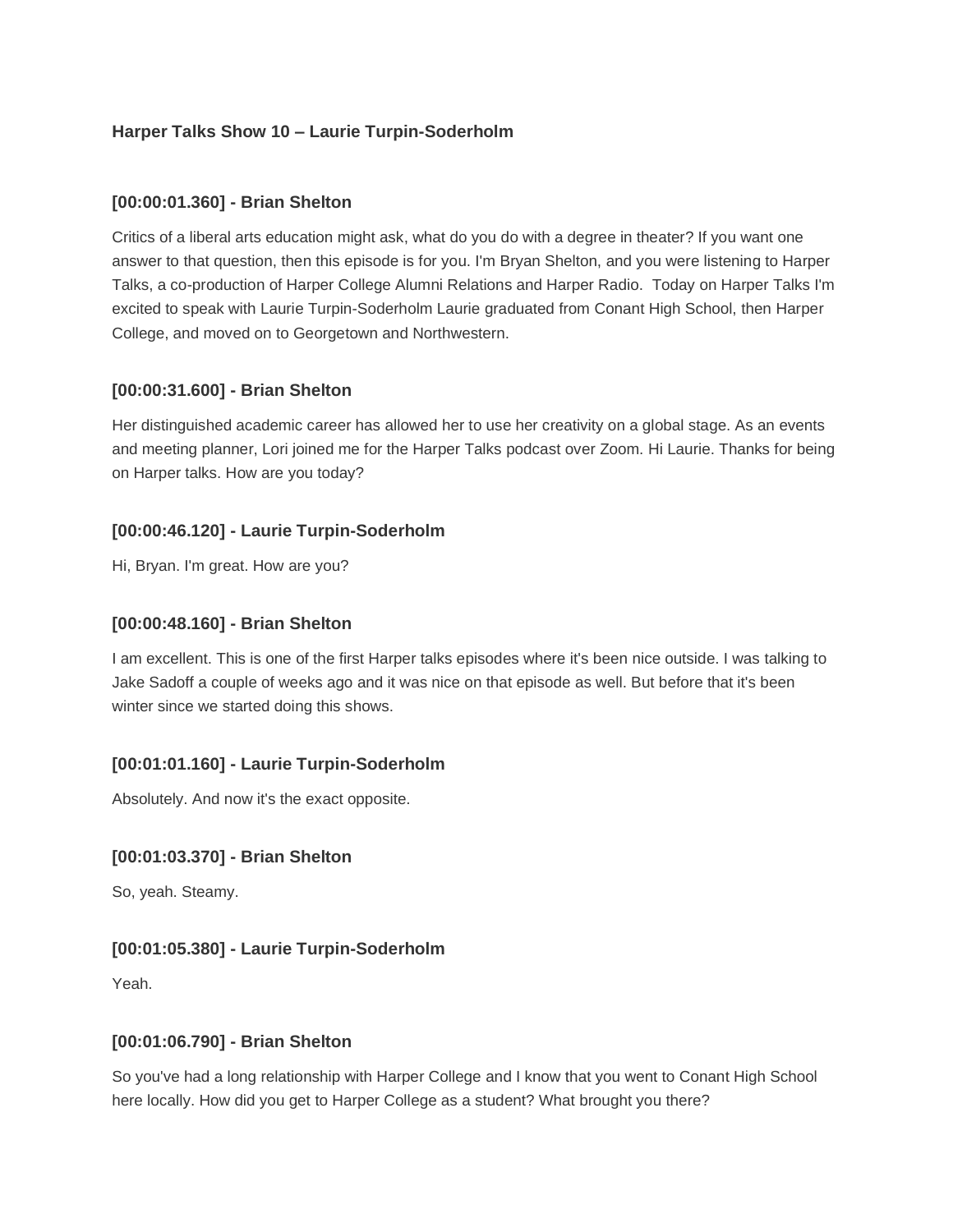### **[00:01:17.410] - Laurie Turpin-Soderholm**

Oh, that's a great question. Well, my family is so attached to Harper. I mean, I think Harper is in my blood. It's in my DNA. My first, but I think actually my mom started as a student, as a returning student. She was in the theater department, did her degree there. Then she came back for a second degree in fashion design. My dad taught. My older sister, Robin was a student. She was actually a student trustee. She was very involved. My older sister, Karen, was there for a little while, so it was pretty clear what my life path was going to be. And in fact, I remember at one point my dad promised me that if I went to Harper for two years, I could transfer anywhere I want. And I said, great, you better start saving because I'm going to Northwestern. I'm going somewhere like that. And he was scared, but that's what happened. So, yeah, it was it was clear I was going to Harper and I was thrilled.

### **[00:02:10.690] - Brian Shelton**

Oh, that's fantastic. I have the same conversation with my daughter weekly. You're going to Harper no matter what. And then afterwards we'll figure it out. You can go wherever you want.

### **[00:02:19.660] - Laurie Turpin-Soderholm**

Yeah, exactly.

### **[00:02:20.430] - Brian Shelton**

I think I've experienced this a lot with a lot of people I've talked to. Went to Harper. There was some kind of connection there to begin with. Either they had attended an event on campus or they went there is some sort of camp or they knew someone. And I think that's a big deal for recruiting that we don't always talk about. The getting people aware of the place very early in their life so that they have it as top of mind is very important.

### **[00:02:43.790] - Laurie Turpin-Soderholm**

I think you're right. And, you know, it's funny that you say that. I remember being in high school. My sister, Robin, was a student. She brought me to a concert in A Building. Believe it or not, it was The Lettermen. So that kind of ages everybody. But I remember just thinking, wow, this place is so cool. I can't wait to be here. Yeah, you're right. I forgot all about that.

### **[00:03:06.370] - Brian Shelton**

Yeah, it's a it's a big step. I think I take my daughter to campus all the time because she works with us at the campus radio station. She does a little show. And so she just she just loves being there and she can't wait to be a student. So. Yeah, so and not to not to age you or anything, but when were you at Harper and what were things like then. How is it different?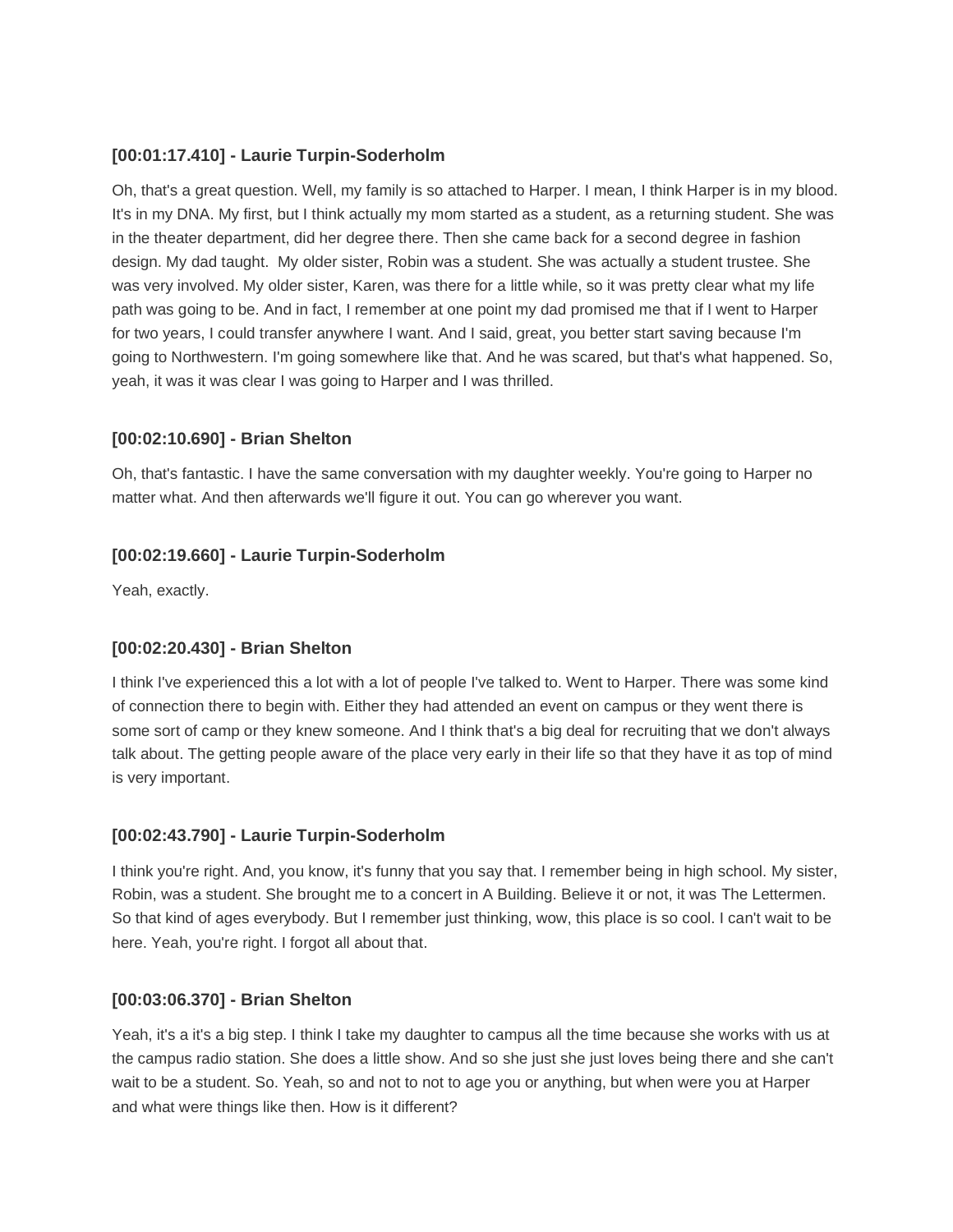## **[00:03:27.910] - Laurie Turpin-Soderholm**

Oh gosh I was at Harper. Nineteen eighty through eighty two.

### **[00:03:32.830] - Brian Shelton**

OK

## **[00:03:33.970] - Laurie Turpin-Soderholm**

Lots more buildings now. My favorite change because I was a theater student at Harper, very involved in theater. My probably my favorite change to Harper is the theater. Because back then when I was there we used J Building. It was really well known that when you do a show in J building there's no backstage.

### **[00:03:56.260] - Brian Shelton**

Right.

## **[00:03:56.650] - Laurie Turpin-Soderholm**

And you've got to run around outside behind the building and come back in the other side to enter on the other side of the stage. And it doesn't matter if it's raining or snowing. There were no dressing rooms. There was nothing like that. So, you know, it was kind of roughing it back then. But it was fun. You know, we loved it. We didn't know any better. And now, oh, my gosh, when the new theater building came up and I got to tour it and see the black box theater and oh, my gosh, I just it just seems so luxurious. I love it.

### **[00:04:25.810] - Brian Shelton**

Yeah. It's a really nice facility. I just finished working with Kevin Long from theater on. Too heavy for your pocket.

### **[00:04:31.810] - Laurie Turpin-Soderholm**

Sure.

### **[00:04:31.810] - Brian Shelton**

And so we because of covid we couldn't have an audience. So we shot that live in the studio basically as a television show. And it was just so much fun being in the black box every night for rehearsal with the actors. And I told Kevin that I think I've told Laura this is well, that we really should sell tickets to rehearsal because it's so much more interesting to watch the actors develop their process.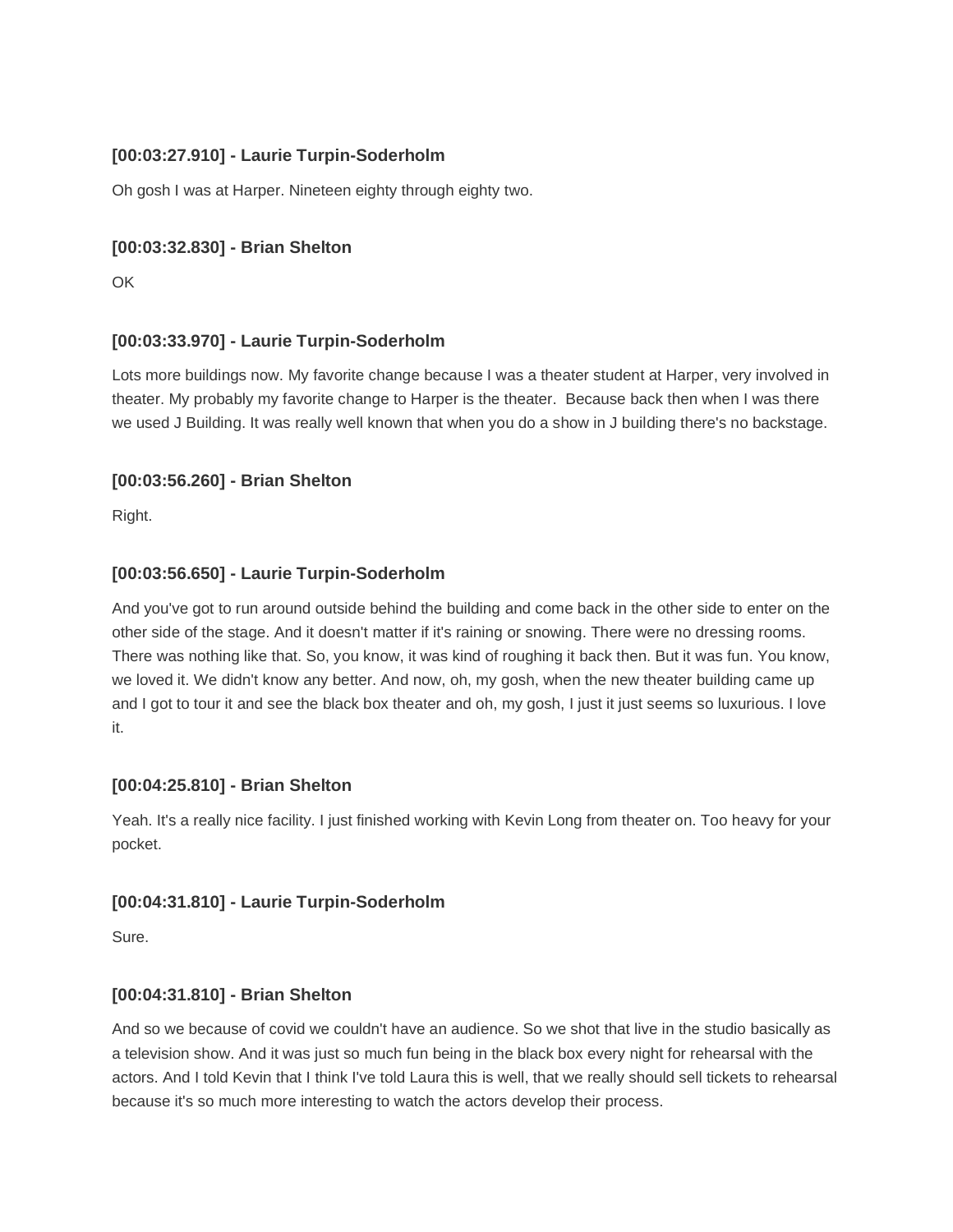## **[00:04:51.820] - Laurie Turpin-Soderholm**

Oh, absolutely. Yeah, you're right. That's a good point. I love that idea.

### **[00:04:56.110] - Brian Shelton**

Probably never happen, but yeah. Too hard, so. There's been a lot of construction on campus during that time, I've talked to some people over the years that talked about how students seem to be much more involved in things on campus in the 70s and 80s and early 90s. Did you find that to be the case?

## **[00:05:16.810] - Laurie Turpin-Soderholm**

I think I think students were really involved. But I mean, I guess are they now? I mean, I think they probably are. And I say that only because I also read scholarship applications and I get to see what people are thinking and where they're involved and what they're volunteering in. And it really excites me. But certainly back then we were too. And, you know, there were all kinds of things that people got into and there was a lot going on in the world then. There's a lot going on in the world now.

### **[00:05:45.750] - Brian Shelton**

Yeah, yeah.

### **[00:05:46.500] - Laurie Turpin-Soderholm**

And I think college age is the time when you really get into that.

### **[00:05:50.730] - Brian Shelton**

Yeah, I think they're getting involved on campus is so important. There's so many interesting things that you can learn to do and then you might find out that what you were planning on do with your life is is different after you get involved with something.

# **[00:06:00.750] - Laurie Turpin-Soderholm**

So absolutely. You know, and like back when I was at Harper, I worked in the film library, which I adored. I worked in the TV studio, which I loved because I was a theater student. So to me, like working in the TV studio was really cool. But yeah, I mean, you get involved in all that stuff. I was a student counselor. Interesting. That never led me to go into that field...

### **[00:06:22.950] - Brian Shelton**

Right.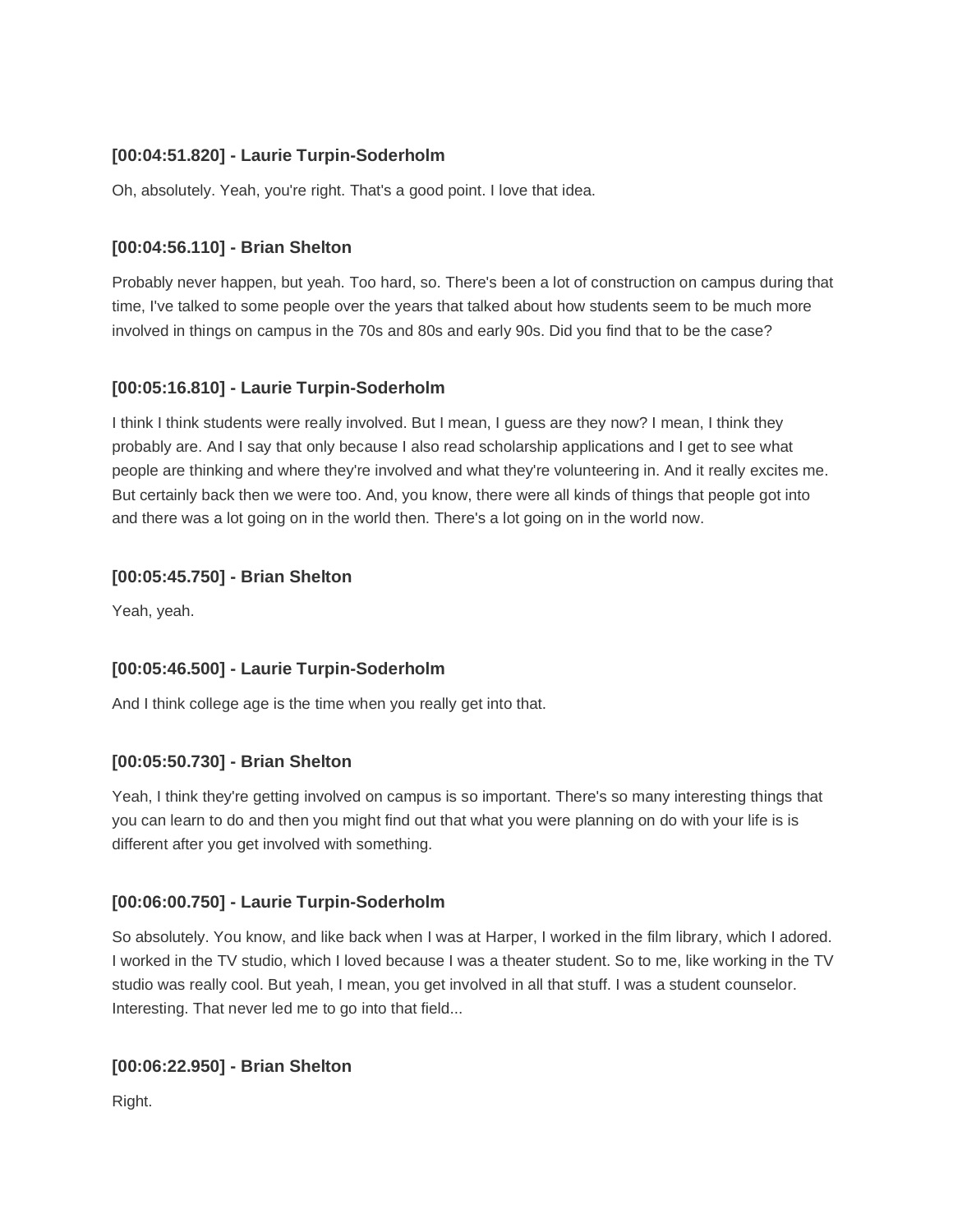### **[00:06:23.700] - Laurie Turpin-Soderholm**

But it got me involved in campus.

### **[00:06:25.530] - Laurie Turpin-Soderholm**

So that was that was the point.

### **[00:06:26.970] - Brian Shelton**

Yeah. I think the more you're on campus the better myself, but. Yeah, great. Yeah.

#### **[00:06:31.560] - Brian Shelton**

So I, you know, reading your bio and stuff, I kind of wanted to ask you what I think is an interesting question, but we'll see. There are people and I and I meet people like this all the time, having worked in community colleges for over 20 years. But there are people who say that you can't start at a community college and then go into a top tier school. And I think that your experience really dispels that myth. You know, so I was wondering, how did Harper prepare you for Georgetown and Northwestern, which I think everyone would agree are very much top tier schools.

### **[00:07:03.370] - Laurie Turpin-Soderholm**

Yeah, it's a great question. I, I remember getting to Georgetown. I was I was terrified. I will tell you, this is funny. This is one way that I prepared and this ages me too. There was a book called The Preppy Handbook at the time, and I read that cover to cover and I made sure I had all my preppy ensemble, my navy blazer and khaki skirt and, you know, all that crazy stuff. And I got there and nobody wore that. So that was fine. But that's I mean, I wasn't sure what I was walking into. And yeah, you know, the student mix was a little bit different for sure, but the courses were not honestly not any harder. I felt completely prepared. I didn't feel like I was flailing or like, oh, God, I can't handle this or anything like that. Absolutely not. I was completely prepared. I think I was set up completely for success at Harper and that continued on with Northwestern as well.

### **[00:07:58.110] - Brian Shelton**

That's fantastic.

### **[00:07:59.130] - Laurie Turpin-Soderholm**

Yeah, yeah. It was just a little, you know, like anybody going away to school. It's just a little adjustment to being in a dorm and being away from home. You know, that that's anywhere anybody has that. But and again, like a little bit different student mix there. But academically, one hundred percent transfer easy.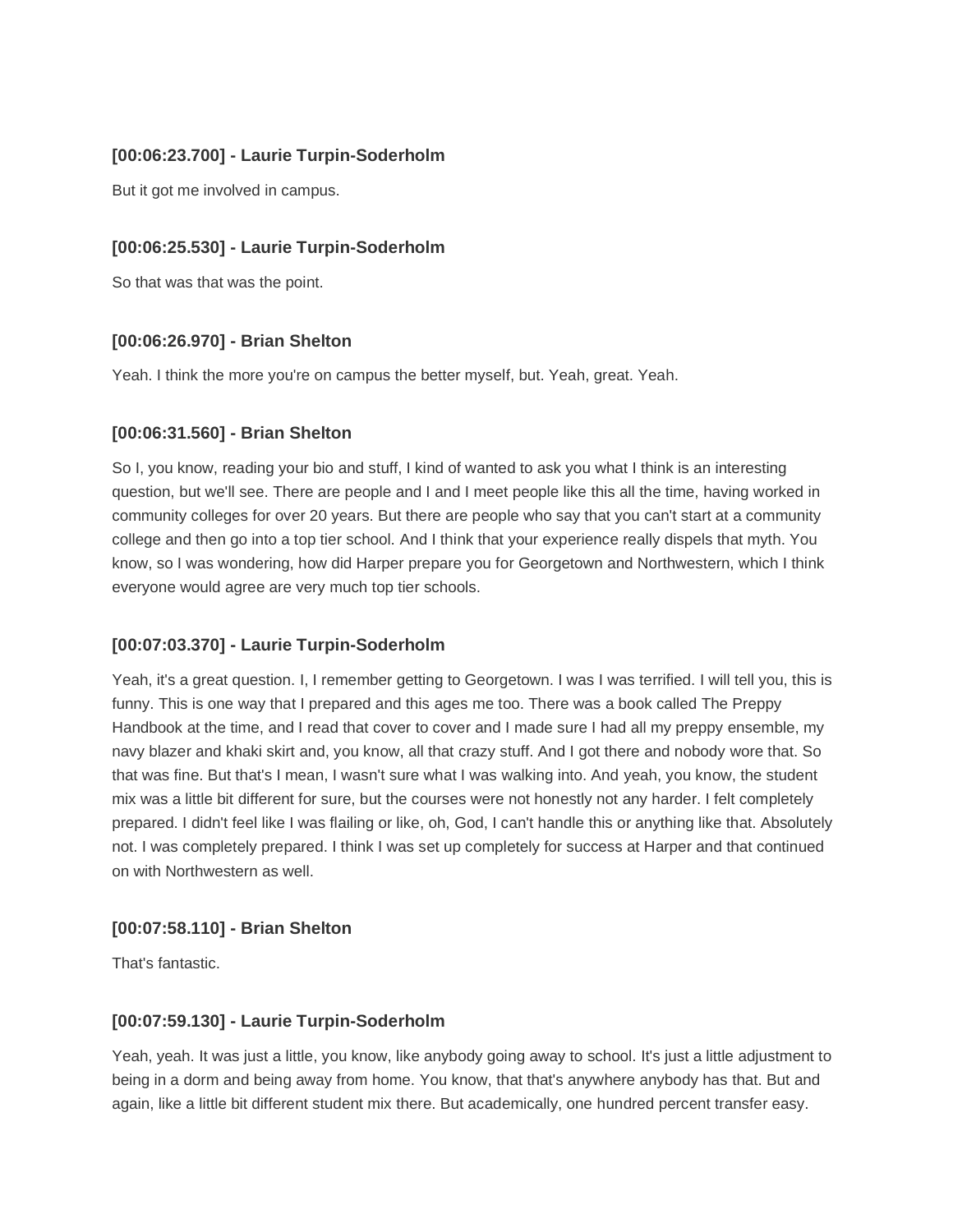#### **[00:08:17.160] - Brian Shelton**

Sure.

## **[00:08:18.270] - Laurie Turpin-Soderholm**

Yeah.

## **[00:08:18.600] - Brian Shelton**

Great. Yeah. So I want to talk to you about your career in a minute, but kind of leading to your career in your education, this might be kind of a weird roundabout question, but I really noticed in the last ten years or so this kind of push back against a liberal arts education. And people ask things like, you know, what can you do with a degree in tuba or theater or communication? And it seems to me your entire career is based on your experience in theater. And I'm curious, how did your educational experience doing that prepare you for your career?

## **[00:08:52.830] - Laurie Turpin-Soderholm**

That is a great question. I I really feel like I use my education every single day in my current career, which I shouldn't say current. I've been doing this for twenty five years. I don't see it changing at anytime soon. I have full background in arts, history, theater, all those things. I use them constantly because currently I plan events all over the world. So like here's a really good example, I was doing was in a meeting. I think it was an incentive trip, which means people in a company won a trip. It was an insurance company. They won a trip to Florence, Italy. Incredibly lovely trip. And, you know, I have an appreciation and a great love of art and architecture, in fact, my minor at Georgetown was, well, my major was fine arts.

# **[00:09:49.820] - Laurie Turpin-Soderholm**

And then underneath fine arts, I was a theater major and art history minor. So I already have that great love. But I was able to pull in my appreciation and knowledge of literature and art to create a more beautiful event. One evening we were doing a dinner at the home of Dante, and so I pulled in my love of of literature again and art and art history. And I created an invitation of using perhaps the most famous painting of Dante's Inferno.

# **[00:10:27.680] - Laurie Turpin-Soderholm**

And I blended that into the invitation and gave people a little history about Dante and and and Divine Comedy and brought that into their experience of the evening. So I love to do that. I love to bring history of a place or art or architecture into my events. I don't always get to do that, but when I do, I couldn't be happier. So that's that's one way that I use my theater background. And also, just as a speech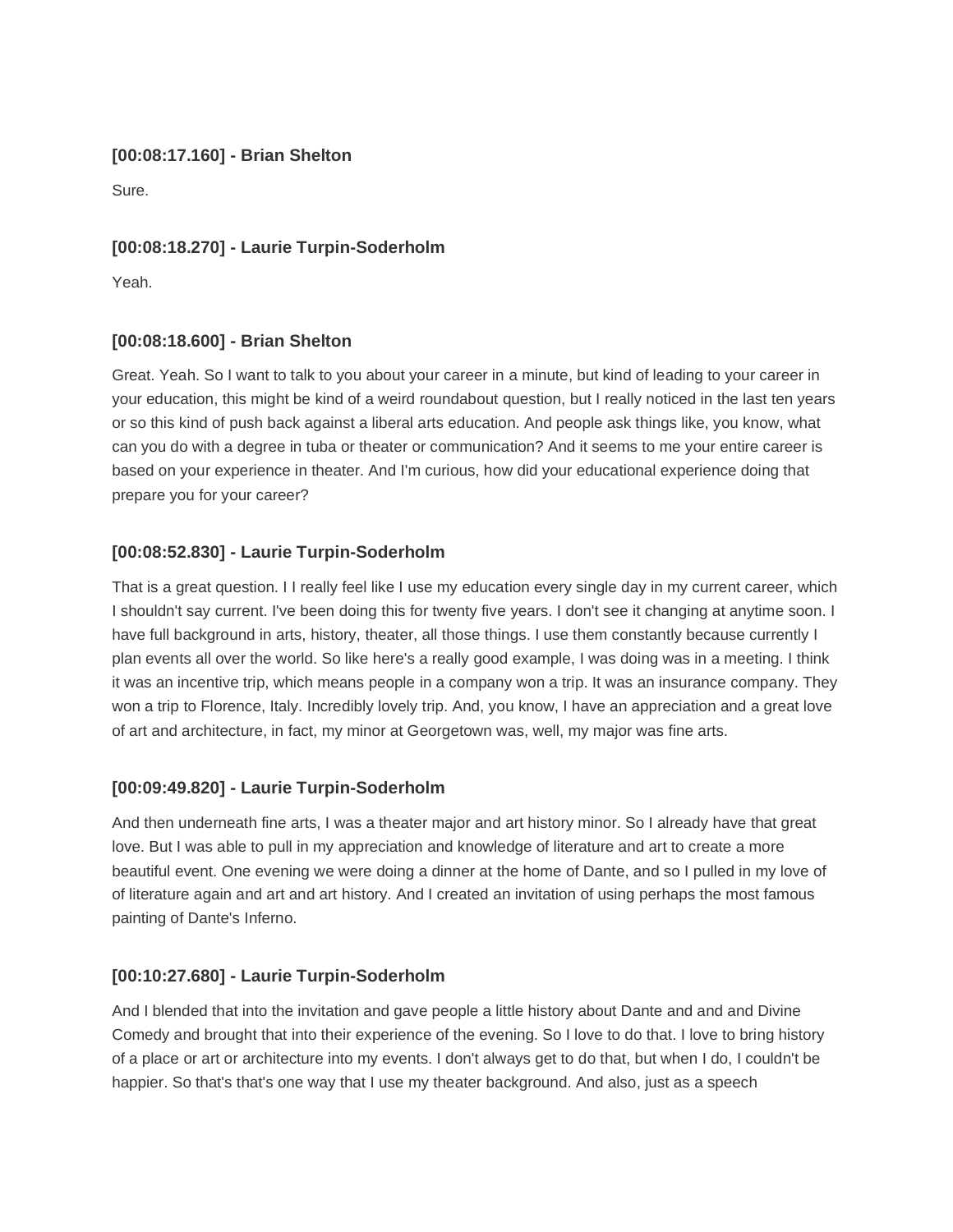background, I'm able to get up and speak to people, communicate with people, whether it's, you know, vendors or my my clients.

### **[00:11:12.800] - Laurie Turpin-Soderholm**

If I have to get up in front of the group and make announcements, I'm very comfortable doing that. I'm happy to do it. And I can really just lead the way. And I think that's really all because of that background.

#### **[00:11:22.550] - Brian Shelton**

Yeah, a lot of people refer to the public speaking and presentation skills and things like that as soft skills. And I say those are the hard skills. Those are the things that people struggle with the most. And being prepared for that is so important.

#### **[00:11:35.330] - Laurie Turpin-Soderholm**

Yeah, yeah. And I, I'm just so, you know, comfortable doing that. I can just do that in a second. I don't even think about it, you know.

#### **[00:11:42.440] - Brian Shelton**

That's great. So let's talk about how you got into that. How did you get into planning events. What what do you like to throw parties? Is that how it got started? And how did this career happen for you?

### **[00:11:52.820] - Laurie Turpin-Soderholm**

Not in the least. It's the craziest thing and I wouldn't change a second of it. So I was back in the theater world here in Chicago. I finished at Northwestern and I. I interned at a theater in the city. I interned at Victory Gardens Theater and moved on to what was it no longer exists. There was something called the International Theater Festival in Chicago. It was a huge event in the city. And we brought in theater companies from all over the world. And that was coming to an end.

### **[00:12:25.580] - Laurie Turpin-Soderholm**

And I thought, oh, my gosh, what am I going to do? What am I going to do? You know, plus, you know, in the theater, you don't make a whole lot of money. I mean, I could barely afford to park my car every day in the city, but I was in charge of planning opening night parties for the theater festival, but I had to get every one of them donated. I mean, you know, I had thirteen opening night parties in two weeks, every two years, and I had to get every single thing donated from the venue to the food, the wine, the liquor, any kind of décor or anything. I had to have it donated. So one day I came across this magazine. It was about meetings, meetings and events, and I was just flipping through it and I thought, oh, my gosh, people do this for a living. And they they don't have to beg for everything to be donated. They get to pay for it. And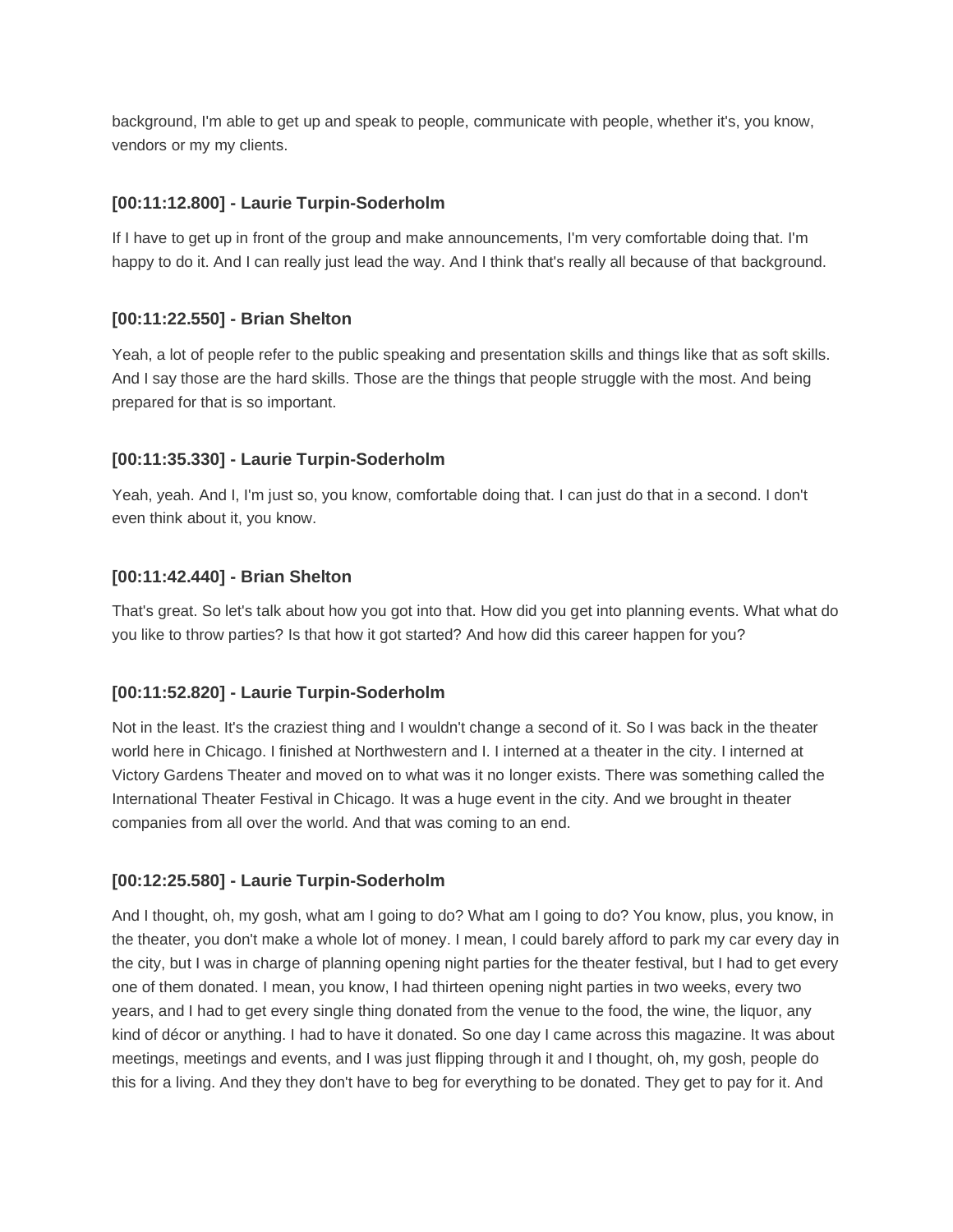it's a career and they make money. Wow. I've got to look into that. So I was connected with various people through through the theater festival who talk to me and help me get into it.

### **[00:13:30.020] - Laurie Turpin-Soderholm**

And someone actually guided me and said, you know, if you really want to do this and you want to be an event planner, I suggest you spend two years being what's called a travel director, which are the people who are contract employees who just go on site and run the event. They don't do any of the planning. They just run it. She said do that for two years, learn it from the ground up. Then you learn everything that goes into making it operate, you know, smoothly and successfully by seeing what to do and what not to do.

## **[00:14:01.100] - Laurie Turpin-Soderholm**

I said okay. That sounds fun. A little hard to get into it, but I but I did. I did it for ten years. I was addicted because I got to travel to the greatest places on earth. And, you know, I mean, I think my current account is I don't know. Forty some countries I've had this amazing opportunity to meet the greatest people and have these fantastic experiences. And it's always a little addicting lifestyle. So at my peak, I was traveling two hundred and fifty days a year.

## **[00:14:33.470] - Brian Shelton**

Was that was that stressful? Did that. Take a toll on you physically or mentally?

# **[00:14:38.920] - Laurie Turpin-Soderholm**

Physically, it does take a toll on you when you're when you're doing that much. Absolutely. And when you're flying internationally so much and back and forth in your home a day and now you've got to fly to wherever. And, you know, but it was a really great lifestyle. But eventually you kind of decide, you know what, I can't even join a gym because I'm never home like, so at a certain point you realize it's an addiction, but maybe it's time to get a grown up job and move on and settle down and have your own house and do things like that. But, you know, I guess I mean, I worked on six Olympic Games. So in that course of that time, I felt like I lived in Beijing for five weeks. I lived in Athens for five weeks. I lived on a mountain in Japan for five weeks.

# **[00:15:22.180] - Laurie Turpin-Soderholm**

I wouldn't give that up. But now it's time to live somewhere else for more than five weeks. So I managed to get off the road and come in house. And now I plan and I go on site. But it's definitely not that grueling of a schedule as it was.

### **[00:15:38.950] - Brian Shelton**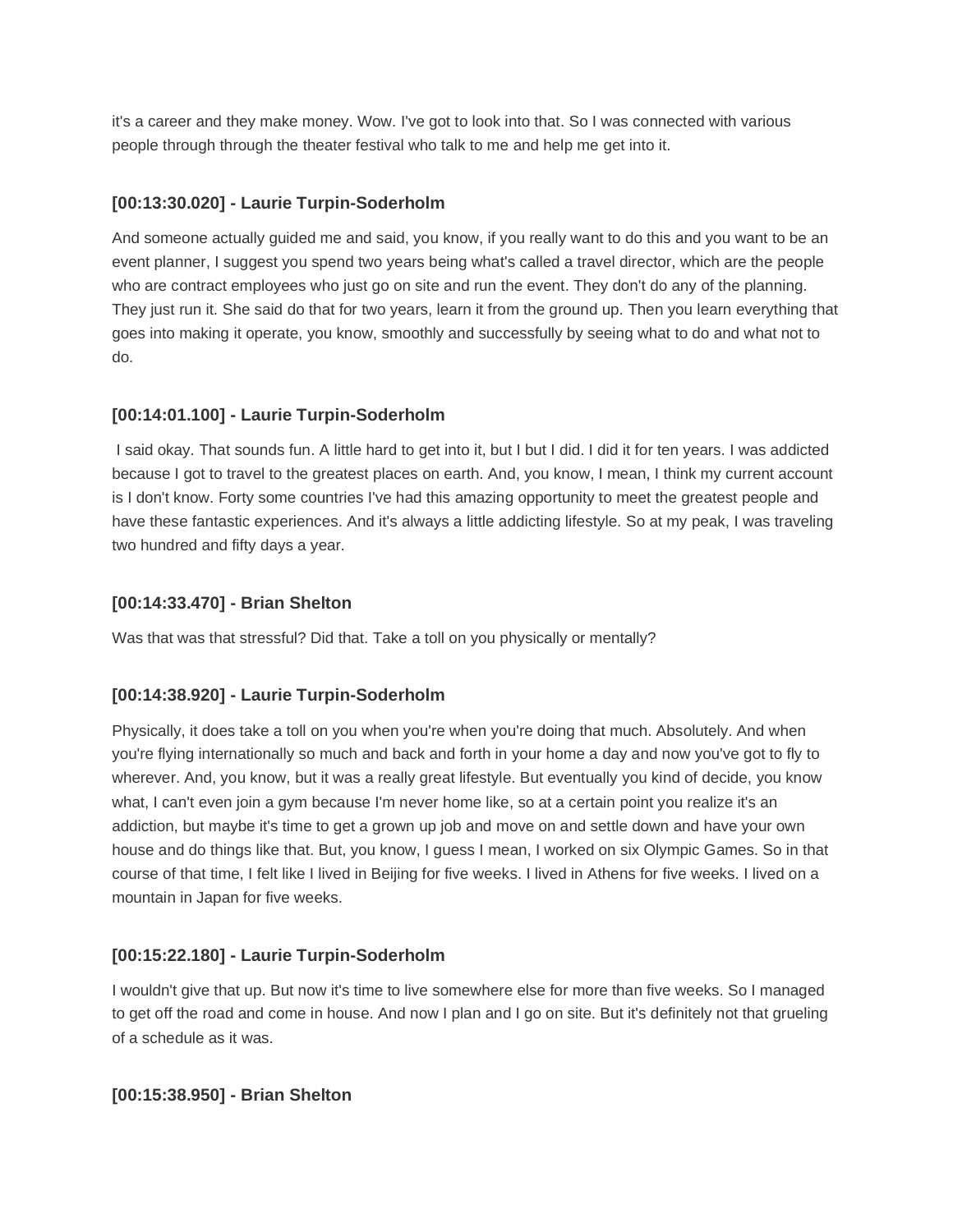I saw the Olympic events on on your bio and I was hoping you were going to bring those up. What was that like?

### **[00:15:45.730] - Laurie Turpin-Soderholm**

Yeah, there is nothing on this earth like being involved in the Olympics. I will just say that I started with Atlanta. Atlanta had its own challenges because of the bombing and what we went through as a result of the bombing. But being on a mountain in Japan for five weeks, I mean, like, oh my gosh, I learned so much, met these amazing people. But then the Olympic experience and when you're in the middle of all these people from all over the world coming and everyone's excited and they're going to events and, you know, maybe so like a winter event, your Winter Olympics, you actually I feel like you actually have to go into training to to attend some of those events, because if you're going to say a downhill skiing, you have to get up the mountain in order to watch it.

## **[00:16:31.930] - Laurie Turpin-Soderholm**

And you're usually climbing. You know things like that. But you're in the middle of all of it and everyone's excited and people are trading pins. You know, that's a huge thing at the Olympics. And you're hoping you're going to meet an athlete, you know, and sometimes you do. It's just a buzz. It's a it's a it's an absolute buzz. Yeah, I, I would do it again every Olympics if I could.

### **[00:16:54.970] - Brian Shelton**

Awesome. Anything. Maybe you don't want to talk about things that have gone wrong, but any spectacular failure that's worth the worth talking about?

# **[00:17:03.580] - Laurie Turpin-Soderholm**

At an Olympics?

### **[00:17:04.240] - Brian Shelton**

Yeah. Or any other event for that matter.

# **[00:17:06.880] - Laurie Turpin-Soderholm**

Yeah. Well you know what I will say like one of the scariest things that, that I've ever dealt with was certainly the bombing in Atlanta. We were my group was in, you know. Well, I'll say it's a Hyatt downtown in Atlanta. It's a major hotel. And we were just a couple of blocks from the park where the bombing happened. And we had to go room to room and check, check that people were in their guest rooms, that we didn't lose anybody. That was that night. And the next day we had to make two or three bomb calls come into the hotel. We had to evacuate. We were many times just evacuated. And you never knew. And you're getting calls and like, OK, you know, we've got a motorcoach of people heading to wrestling. You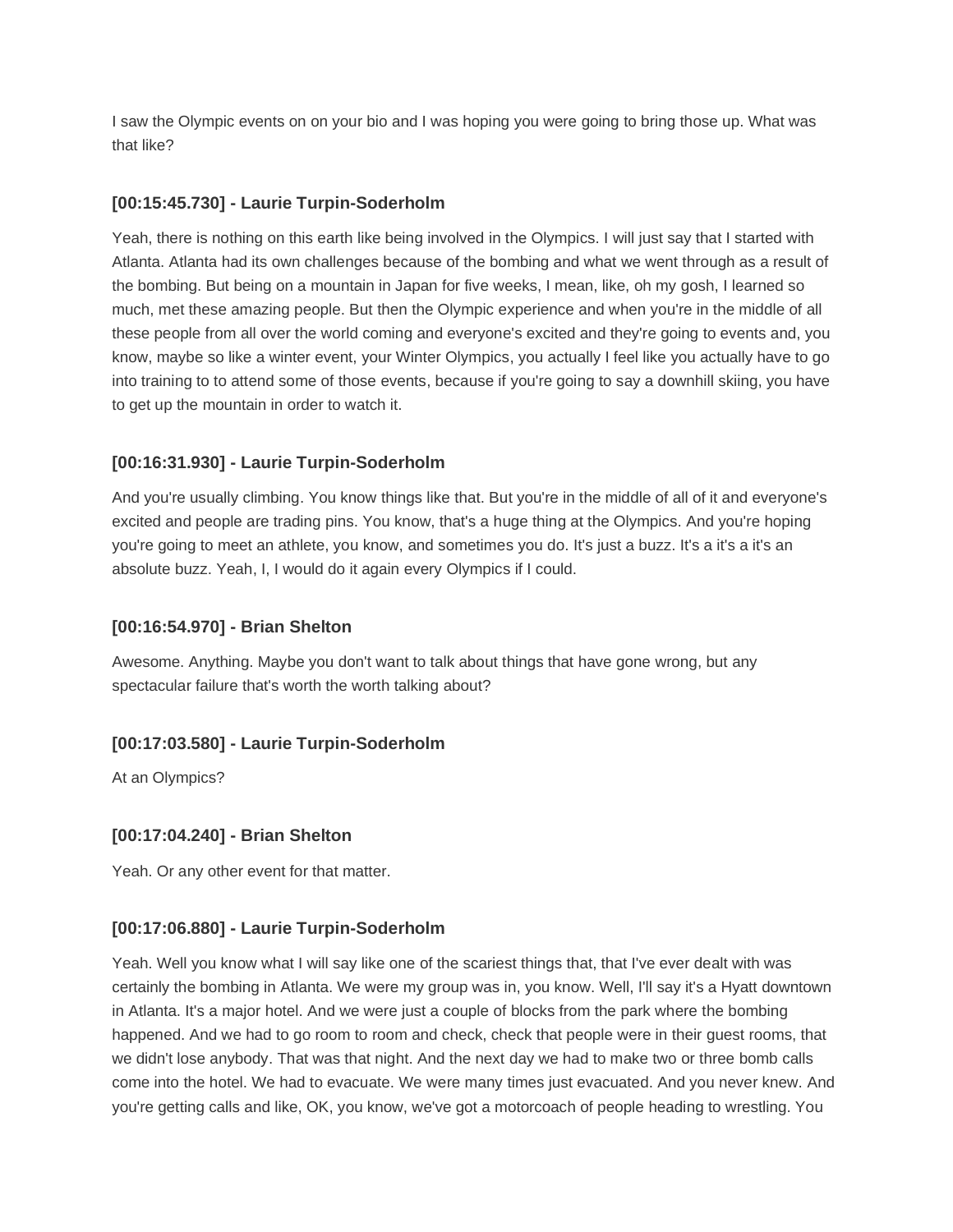know, we just got a call that there's been a bomb scare on the street. So now we have to redirect all the busses and interesting stuff like that. That was Atlanta. We got through it. But it it was it was a scary time. You just didn't know what was a real bomb and what was just a copycat call.

## **[00:18:09.850] - Brian Shelton**

Yeah, yeah. I remember that Olympics and there have been a couple of movies out recently about the the bombing. There was the Clint Eastwood film and there was another made for TV piece. It was kind of interesting to go back and look at that because I was very young when that happened. So going back and looking at it through old eyes.

# **[00:18:26.480] - Laurie Turpin-Soderholm**

Yeah, yeah, yeah. But then we have other things to, you know, like we would like in Japan. We had a couple of days in a row. The group had to drive three hours to get to a downhill event twice, two days in a row. They get there. There's so much snow that the event has been postponed. Turn around, drive three hours back. Next day, try it again. This is things like that, you know, what are you going to do? What are you going to do? And that's that's the world of events, you know? And we learn to think on our feet, you know, we solve problems. It happens all the time, not to that extent, but, you know, we have problems to solve. That's what we do.

### **[00:19:08.100] - Brian Shelton**

That's great. Keep your keep your mind active, that's for sure.

# **[00:19:10.990] - Laurie Turpin-Soderholm**

Boy it keeps your mind active and. Yeah, yeah. To the point where now I'm just a human being. I'm out in the world. If I see something, I jump in and try to fix it. I can't help myself. One time I saw this huge traffic jam on Michigan Avenue. There was a march going by and I couldn't believe the way it was being conducted. And the traffic up and down Michigan Avenue was ridiculous. And I got out of the car. My mom and I were together. I think we'd probably been at a Bears game or something. And I got out of the car and I went over and I started talking to the cops. I'm like, OK, why don't you can you try it doing this way? Because look at what's happening here. And I'm sure they wanted me to just get in the car and shut up, but I can't help myself. I try to I, I what I see a colossal problem. I try to fix it.

### **[00:20:00.510] - Brian Shelton**

Yeah. I'm the same way I do the same thing. Yep. Especially with students so.

# **[00:20:04.980] - Laurie Turpin-Soderholm**

Oh yeah.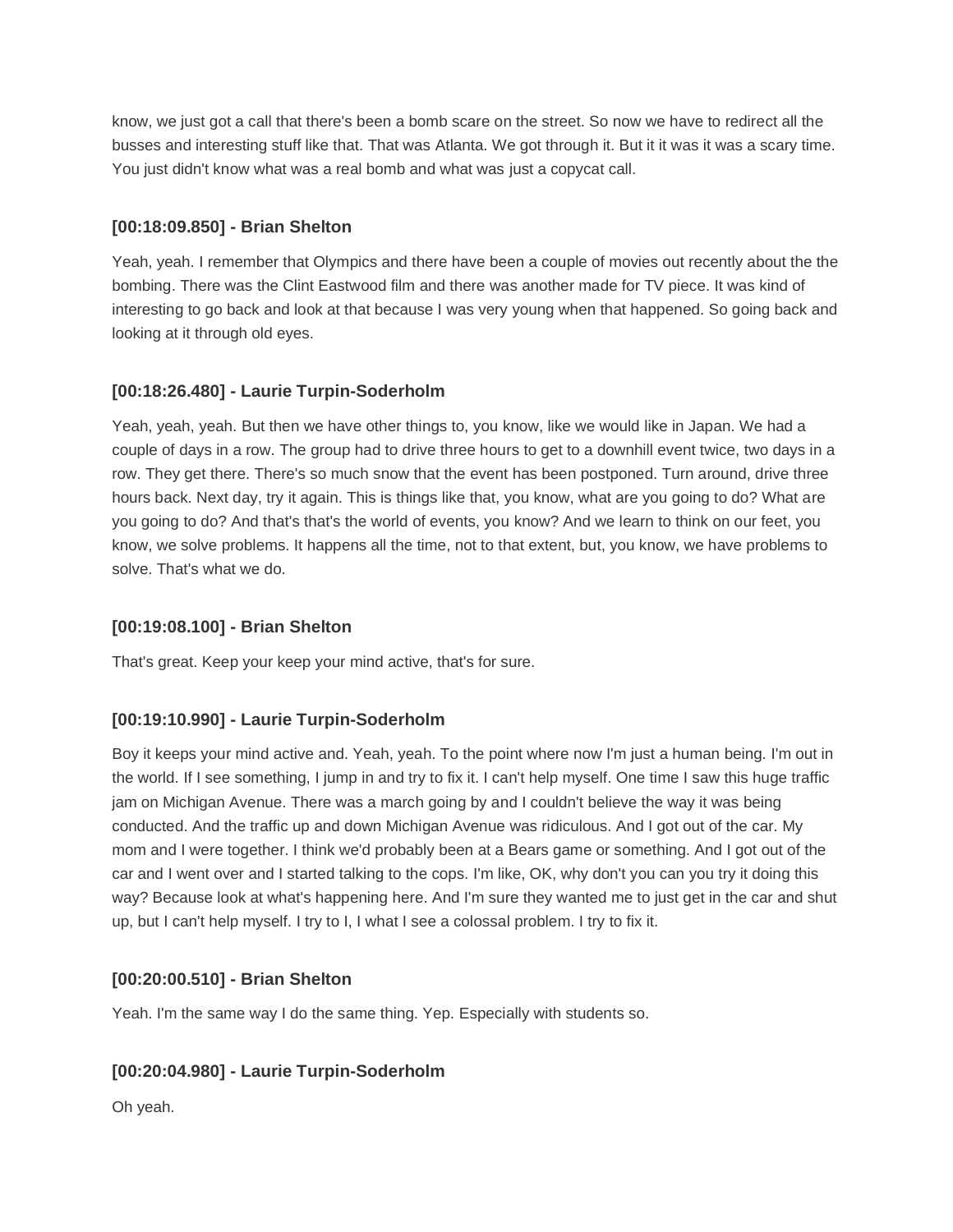### **[00:20:05.760] - Brian Shelton**

So you're very heavily involved in the Harper College Foundation. Can you tell me what you're doing with the Educational Foundation and why you do that. Why, why are you spending your time with us.

### **[00:20:15.900] - Laurie Turpin-Soderholm**

Oh well I've been on what is what is now called the annual giving committee. Gosh, for a long time I can't even remember when I started. And the name has changed a couple of times, which is why I have to write it down, because I don't always remember the name. And, you know, that's that's great. I love to meet with the team and the group which we called a team. I'm used to a team environment, the committee. And, you know, we work with thanking donors and trying to find new donors and that kind of thing. And then as an offshoot of that, I'm on the alumni committee, which I've been on for a long time. And this year I'm co-chairing that which I love to do because I just love some of the events that we do to try to engage alumni and bring people back to campus or bring people to an event and get people reinvolved at Harper. And I've really had a great time helping with some of the galas. The last one that we did for the fiftieth anniversary was fabulous. I had such a great time and and I was feel like, too, if I can, you know, give some of my professional help where it can be of service and of use, that's great, too.

### **[00:21:28.110] - Laurie Turpin-Soderholm**

I love to do that. I just love to help the school, whatever I can. Yeah. And I and I like to read the scholarship applications. I'm on the Distinguished Alumni Committee for that. And we we do give out a scholarship. I just love reading these stories and these you know, so many of these students are just so worthy and I wish we could give it to every single one of them.

### **[00:21:51.480] - Brian Shelton**

Right. Right. You know, speaking of scholarship and the foundation, this McKenzie Scott donation of eighteen million dollars to Harper College, I mean, obviously, we don't know exactly how that's going to work yet. You know, it's a it's a new thing. But what was your reaction to that?

### **[00:22:06.840] - Laurie Turpin-Soderholm**

I couldn't believe it. I was so excited to be chosen out of, you know, so I mean, so many institutions. My gosh, that is just the greatest honor. I can't even believe it. It's such a huge amount of money. Yeah. I'll be really excited to see what we end up doing with it besides scholarships and things like that. I know that there's talk of some kind of larger funding, but unbelievable. What an honor. My gosh. And everyone at Harper, should you just be so proud.

#### **[00:22:40.140] - Brian Shelton**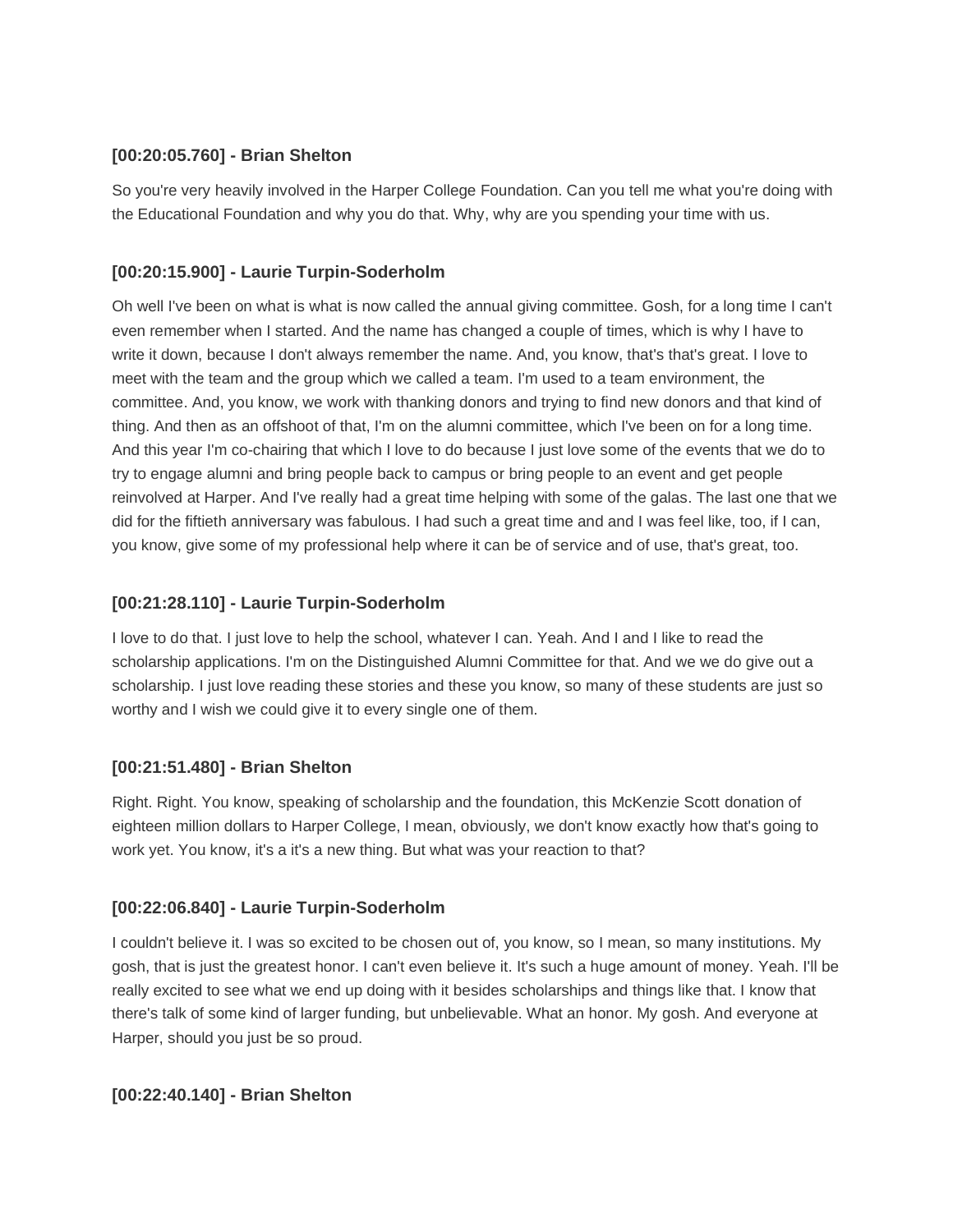It's a pretty great thing. And I think the people who are not part of the community college system don't understand how much money that is to a community college. You know, if you're Yale or Harvard, you're like, oh, eighteen dollars million, gee thanks. But at a community college, eighteen million dollars is a significant sum of money.

### **[00:22:55.170] - Laurie Turpin-Soderholm**

It certainly is. It certainly is. And especially, you know, as the pandemic hit so many students so hard, you know, and I know that we had the the emergency funding for students during the pandemic. They so many of them lost their jobs and they were really hard hit. And we have we have students in real need. And this means everything.

### **[00:23:15.750] - Brian Shelton**

Certainly does. Well, I mean, that's going to be really exciting to see what happens with that. I've talked to a lot of people about this. A lot of times when people go to a community college, they then they transfer to whatever university they're going to and they identify themselves as an alumni of that institution. And you went to to, you know, pretty top tier institutions, Georgetown and Northwestern. And I'm sure that you're involved with them as well. And that's certainly not off your resume. But you're very actively involved with Harper and you make that a big part of your life. And I'm curious what drives you to do that?

#### **[00:23:52.740] - Laurie Turpin-Soderholm**

You know, that's a really good point, because you're absolutely right. I think a lot of times people transfer and they forget and they just stick with the four year. I do a lot more with Harper than I do with, you know, the other the other two schools, and I think it's really it because it's in my family, you know, we are just a devoted Harper family. In fact, we have a family scholarship that we are so excited about.

### **[00:24:20.150] - Laurie Turpin-Soderholm**

And whenever I get to meet the student that that gets our family scholarship, I'm so excited. It's really because it's in our family and it's right here. And and actually, well, Harper was so much a launching pad for me, I never, ever would have done anything, you know, going to either of those other schools had I not gone to Harper. So much of what I am doing in my life right now would not have happened if I hadn't gone to Harper. I absolutely know that. You know, I'm still connected with so many people at the school. Mary Jo Willis was my great theater professor and mentor and still remains a very good friend. She was just here for dinner. You know, there's just so many people at the school that really are just a part of my life. And I can't imagine not helping where I can.

### **[00:25:08.390] - Brian Shelton**

We were so happy that you do and so happy that you're involved. I was just going to ask you one one last thing. What advice would you have for either someone who is considering coming, the Harper, or just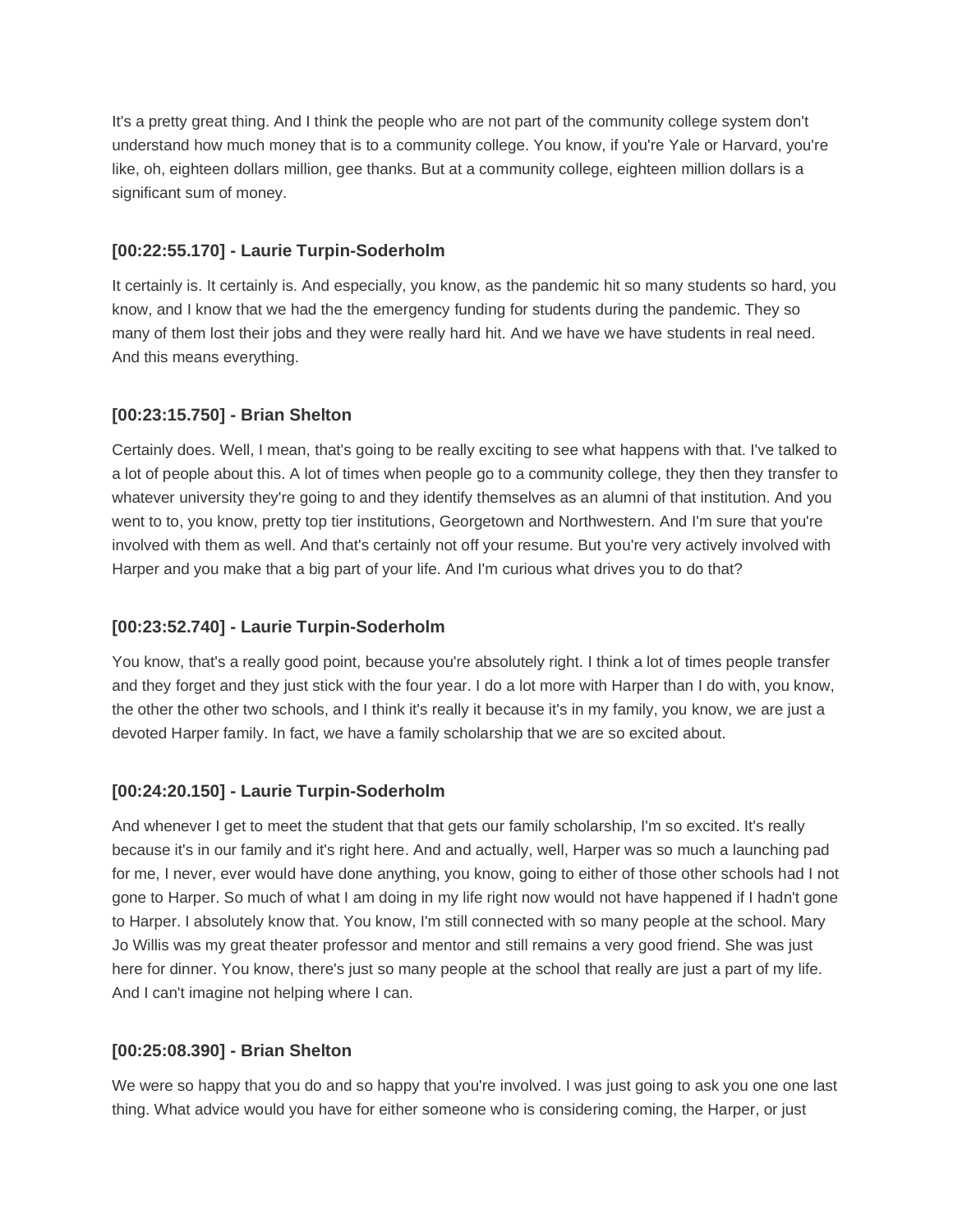advice in general for a student who's at Harper and is trying to figure out what to do and what's next? What's what's the what's the life tip that you have.

### **[00:25:27.050] - Laurie Turpin-Soderholm**

Those are really good really, really good. Well, I would say, first of all, thinking about coming to Harper. Absolutely. Come to Harper, spend their first year or two, you know, get your footings, figure out what it is that really makes you happy and do it in a way that it's not draining you financially.

# **[00:25:49.100] - Laurie Turpin-Soderholm**

You know, I think that's a really good draw. The value of Harper can't be overstated. I know so many people who go away to school for one or two years and end up coming back and they've wasted all this time and money. And it's just sad. Just just go come straight to Harper, figure out what you're doing and figure out what you don't like before you go off and do that. And then for current students, I think one of the most important things you can do is get an internship in something you think you like and test it out.

# **[00:26:22.880] - Laurie Turpin-Soderholm**

You know, you can find out that, you know, I thought, I want to do this and actually I hate it, you know, or just try things that you've never even thought of. I think that's really, really important. But I think internships are, to me, so valuable and I think everyone should look for one. I did. And it led me to a fantastic career in the theater before I moved on. But it wouldn't have happened if I hadn't had an internship.

### **[00:26:50.160] - Brian Shelton**

Yeah, the actual practical experience means so much. And I and I talk to my students about this all the time. I work with so many communication majors and I'm like, your a communication major. You should be working at the campus radio station and you should be working at the campus newspaper in any capacity whatsoever because you while your degree is important, actually knowing how to do something and proving that is much more important. Right.

# **[00:27:12.110] - Laurie Turpin-Soderholm**

It's really true. And I think that's what employers look at on a resume. You know, it's one thing if you've studied it, it's another thing if you know how to do it.

### **[00:27:19.880] - Brian Shelton**

Show me that you can do it as well.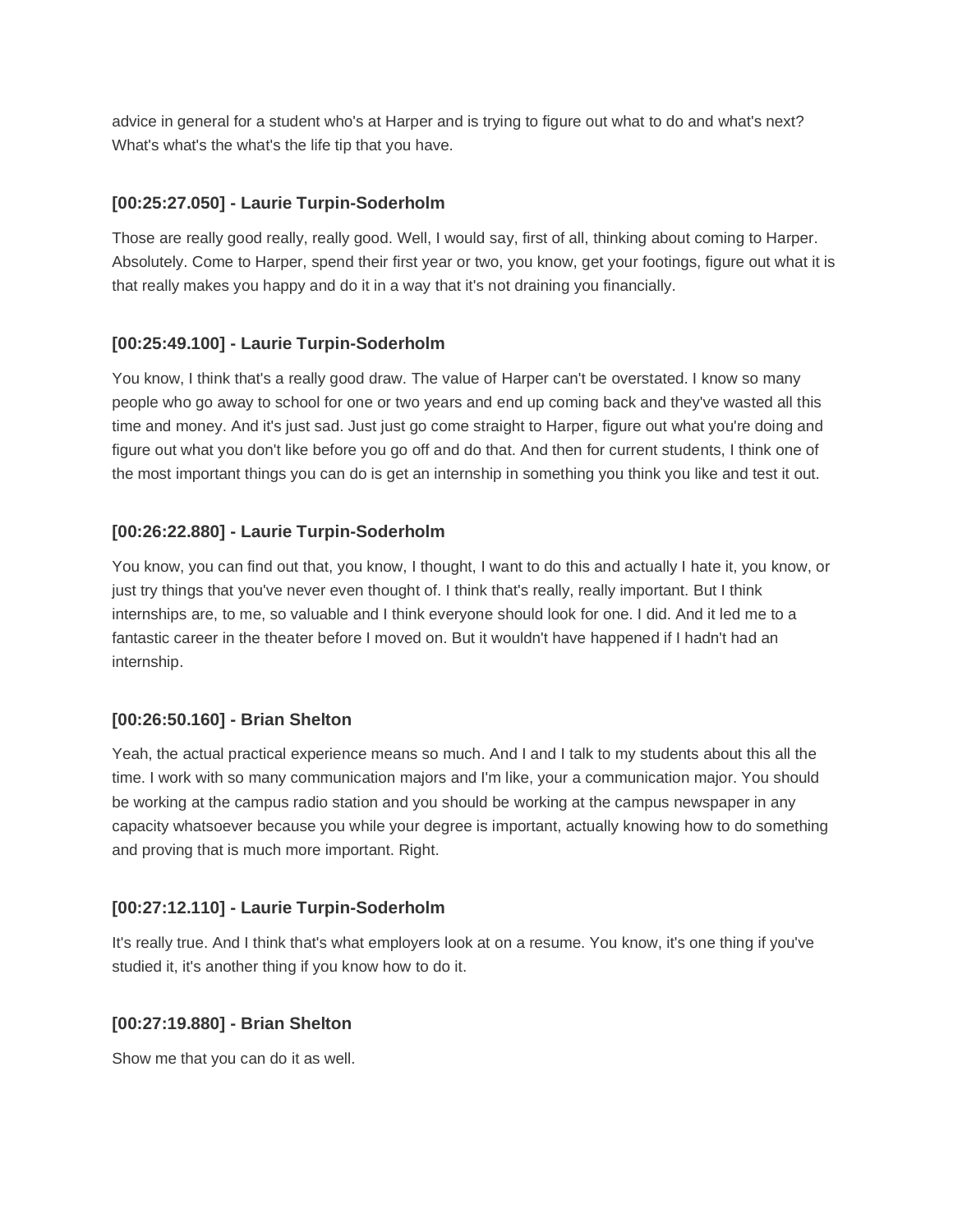### **[00:27:21.300] - Laurie Turpin-Soderholm**

Show me you know, and I don't Brian, I'll give you one other thing that I always think of for students and not everybody can afford it. But if there's any way to afford a study abroad, even for a summer, I think getting outside of the US, getting into other cultures, another country, it doesn't even have to be a country, where you have to learn another language, go to the UK, go to you know, it's just so important to get out and experience that.

## **[00:27:50.960] - Brian Shelton**

I absolutely agree with that. I never had those opportunities when I went to school. And in fact, sometimes when I take students on a on a trip, we'll go to a conference or something like that, and it'll be a student's first time on an airplane. And I'm thinking, oh, my goodness, you know, I'm responsible for you for your first time on the plane, you know, but what a great opportunity for them to have that experience while they're still in college. Right. And to not be so afraid to go out into the world later.

## **[00:28:14.630] - Laurie Turpin-Soderholm**

Absolutely. I think it's it's just critical. The way it opens your eyes is you're not going to get that just staying at home and you can't get that watching videos.

### **[00:28:23.180] - Brian Shelton**

Well, I want to thank you so much for being here with us today for Harper Talks. Very enlightening, very inspirational conversation. I'm so glad that you work with our Harper College Foundation and and do the work that you're doing. It's very important. We need more people like you working and supporting the college and supporting our students. And I certainly appreciate you being here.

# **[00:28:43.400] - Laurie Turpin-Soderholm**

Absolutely. I wish I could donate eighteen million dollars, but we'll try that next time.

### **[00:28:48.230] - Brian Shelton**

If you do bring it to the mass communication department. OK, we were we could use your help.

### **[00:28:54.770] - Laurie Turpin-Soderholm**

Brian, thanks so much for asking me. It was it was it was so much fun chatting with you. I'm reliving my Harper days. It's just always so much fun.

### **[00:29:02.090] - Brian Shelton**